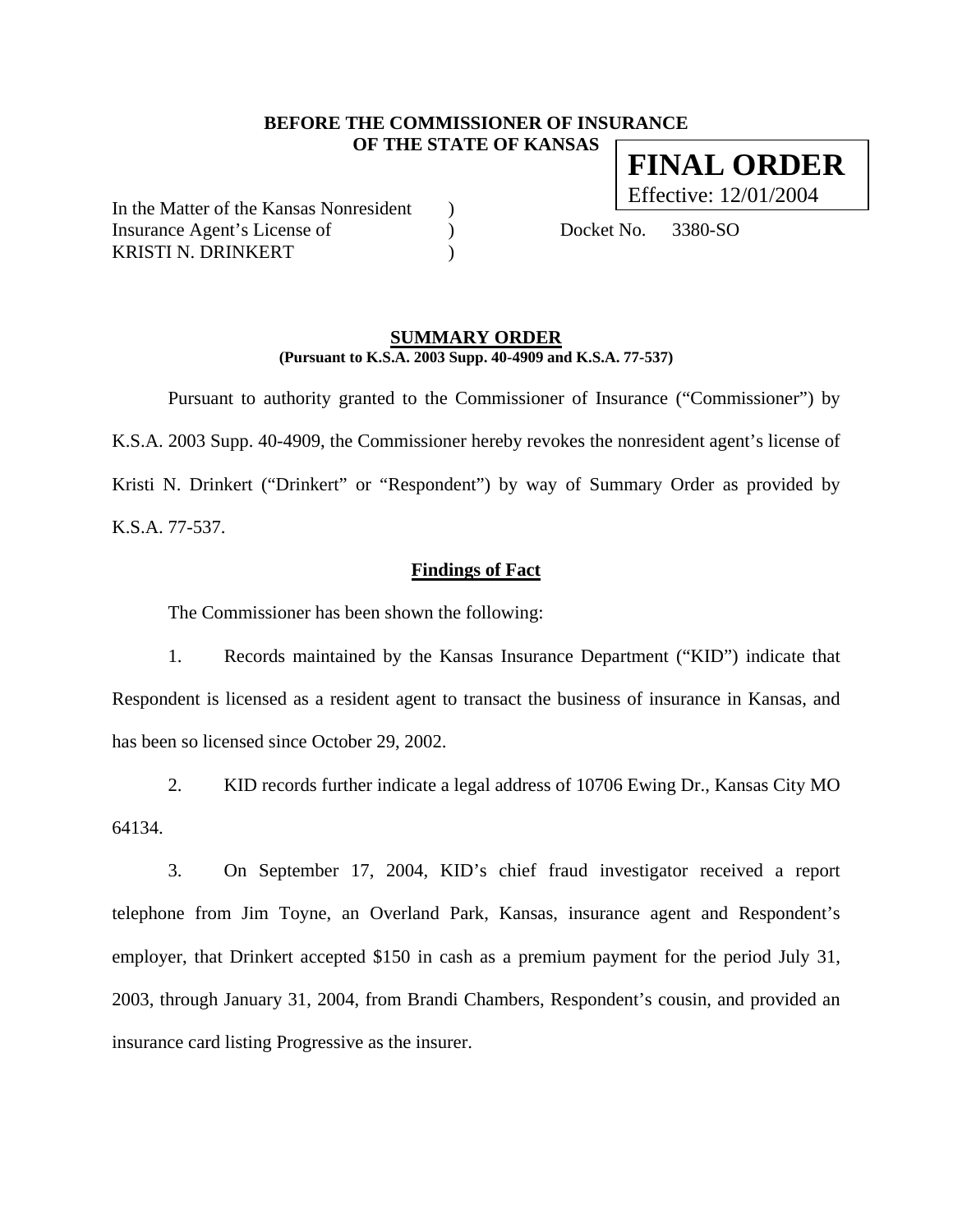4. In October 2003, Chambers was involved in an accident, and it was discovered that she did not have insurance coverage.

5. According to Toyne, the policy number on the card belongs to the policy of one of Respondent's friends, and the card was printed at Respondent's work station.

6. According to Bonnie Falk, office manager of the agency, Respondent denied knowing Chambers, but Chambers claimed that the \$150 payment changed hands at a family gathering.

7. Respondent's employment with the agency was terminated for falsification of the card.

#### **Applicable Law**

8. K.S.A. 2003 Supp. 40-4909(a) provides, in relevant part:

"The commissioner may deny, suspend, revoke or refuse renewal of any license issued under this act if the commissioner finds that the applicant or license holder has: . . (8) Used any fraudulent, coercive, or dishonest practice, or demonstrated any incompetence, untrustworthiness, or financial irresponsibility in the conduct of business in this state or elsewhere . . .." K.S.A. 2003 Supp. 40-4909(a).

9. The Commissioner may revoke any license issued under the Insurance Agents Licensing Act if the Commissioner finds that the interests of the insurer or the insurable interests of the public are not properly served under such license. K.S.A. 2003 Supp. 40-4909(b).

#### **Conclusions of Law**

10. The Commissioner has jurisdiction over Respondent as well as the subject matter of this order, and such order is necessary to prevent immediate danger to the public welfare.

11. The Commissioner finds, based on the facts contained in paragraphs 3 through 6 above that Respondent falsified a proof of insurance document and provided it to a consumer after accepting a cash payment.

2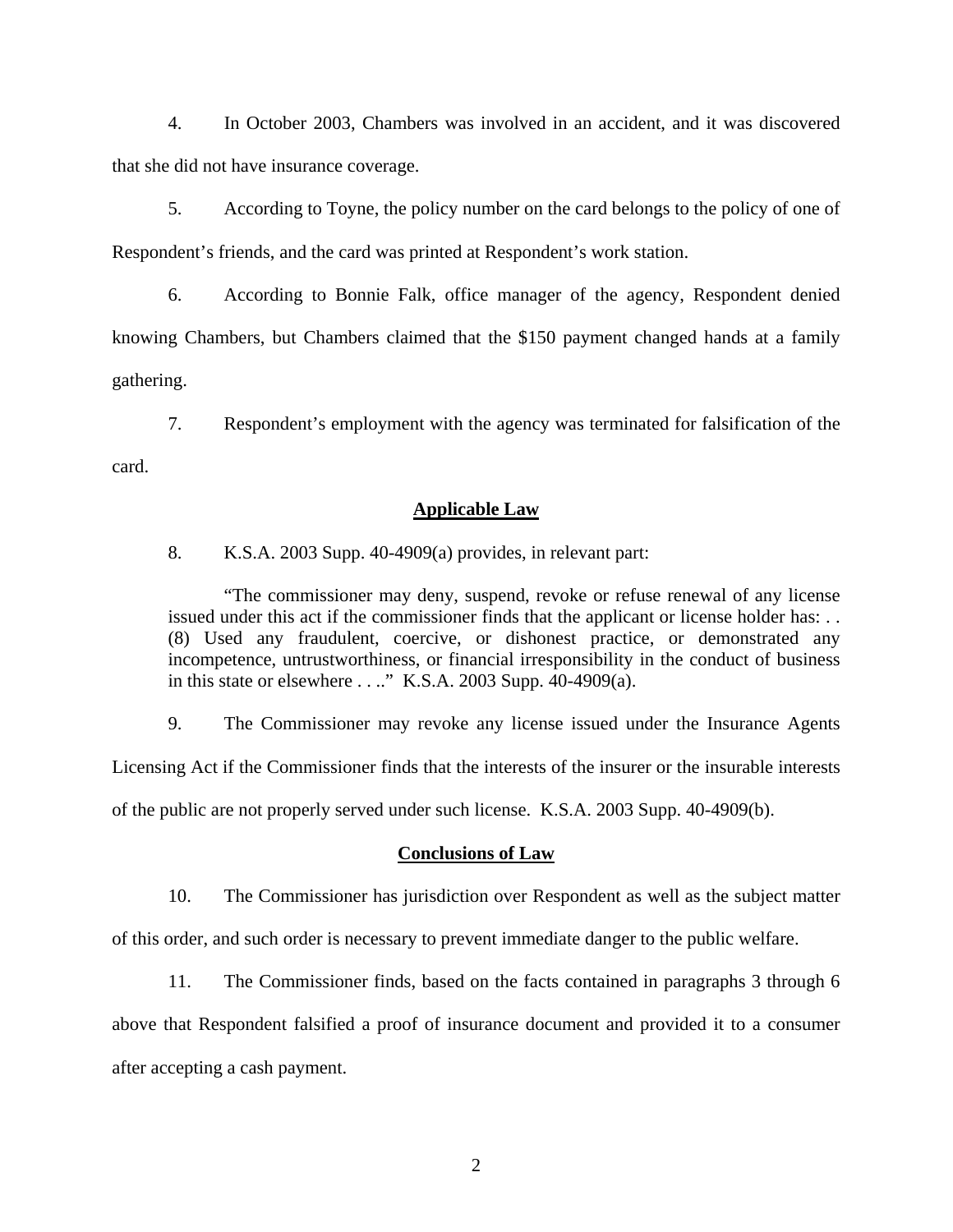12. The Commissioner concludes that such conduct is grounds for suspension or revocation pursuant to K.S.A. 2003 Supp. 40-4909(a)(8) because it is a fraudulent, coercive, or dishonest practice or demonstrates incompetence, untrustworthiness, or financial irresponsibility in the conduct of business.

13. The Commissioner makes no finding as to whether the consumer intended to purchase insurance or intended to purchase a falsified document but finds that the consumer's intent is not material to Respondent's violation.

14. The Commissioner also concludes that Respondent's license may be revoked or suspended pursuant to K.S.A. 2003 Supp. 40-4909(b) for the protection of the interests of the insurer and the insurable interests of the public.

15. Based on the facts and circumstances set forth herein, it appears that the use of summary proceedings in this matter is appropriate, in accordance with the provisions set forth in K.S.A. 77-537(a), in that the use of summary proceedings does not violate any provision of the law and the protection of the public interest does not require the KID to give notice and opportunity to participate to persons other than Kristi N. Drinkert.

**IT IS THEREFORE ORDERED BY THE COMMISSIONER OF INSURANCE THAT the Kansas resident insurance agent's license of Kristi N. Drinkert is hereby REVOKED**. It is further ordered that Kristi N. Drinkert shall **CEASE AND DESIST** from engaging in the business of insurance.

3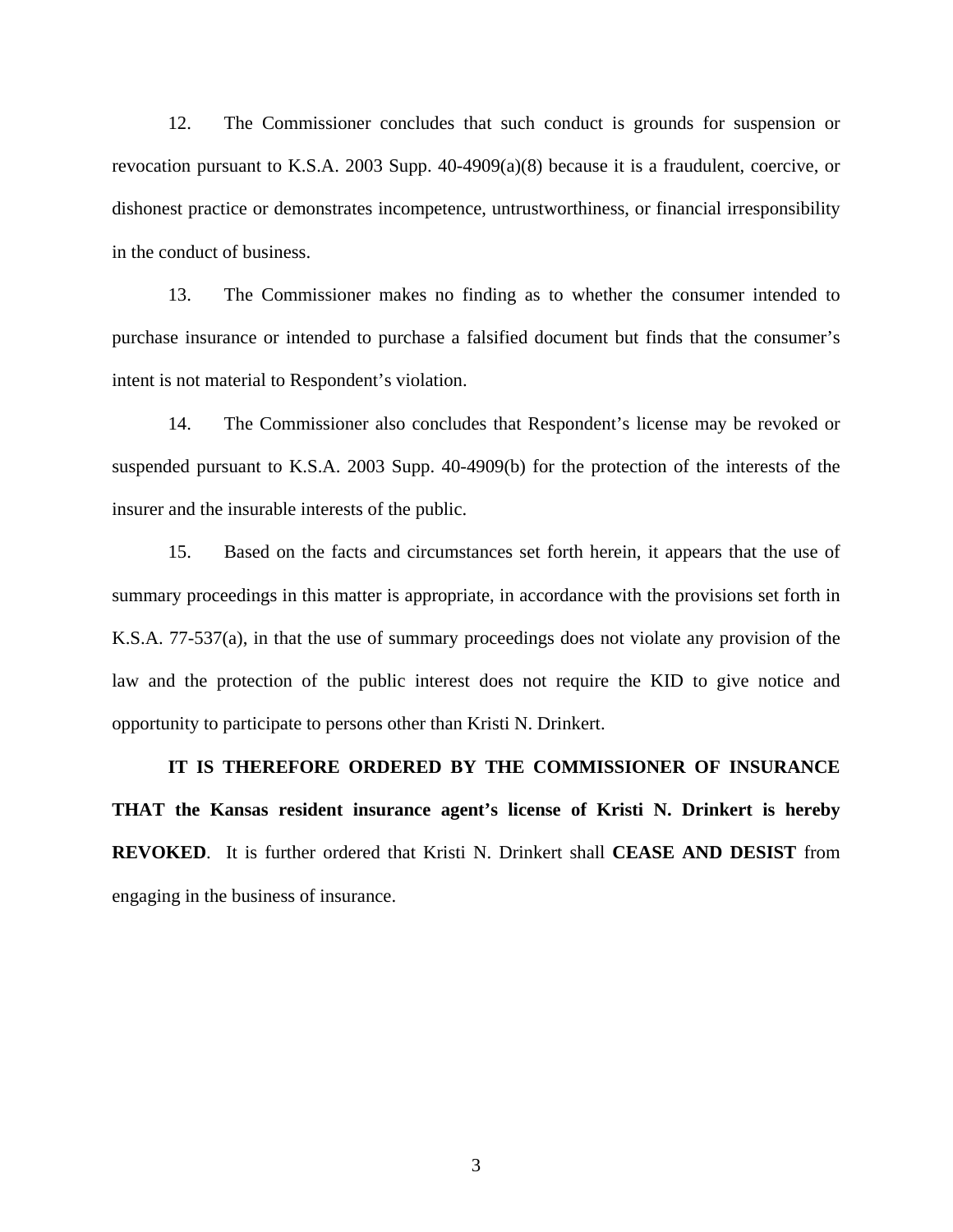# **IT IS SO ORDERED THIS \_10th\_ DAY OF NOVEMBER 2004, IN THE CITY OF**

# **TOPEKA, COUNTY OF SHAWNEE, STATE OF KANSAS.**



 \_/s/ Sandy Praeger\_\_\_\_\_\_\_\_\_\_\_\_\_\_\_\_\_\_\_ Sandy Praeger Commissioner of Insurance

 $\angle$ s/ John W. Campbell $\angle$ John W. Campbell General Counsel

**NOTICE:** The person designated pursuant to K.S.A. 77-613(e) to receive service of a petition for judicial review on behalf of the KID is John W. Campbell, General Counsel, Kansas Insurance Department,  $420$  S.W.  $9^{th}$  St., Topeka, KS 66612.

# **Certificate of Service**

 The undersigned hereby certifies that she served a true and correct copy of the above and foregoing **Summary Order** on this \_10th\_ day of November 2004, by causing the same to be deposited in the United States Mail, first class postage prepaid, addressed to the following:

Kristi N. Drinkert 10706 Ewing Dr. Kansas City MO 64134

> $\angle$ s/ Brenda J. Clary Brenda J. Clary